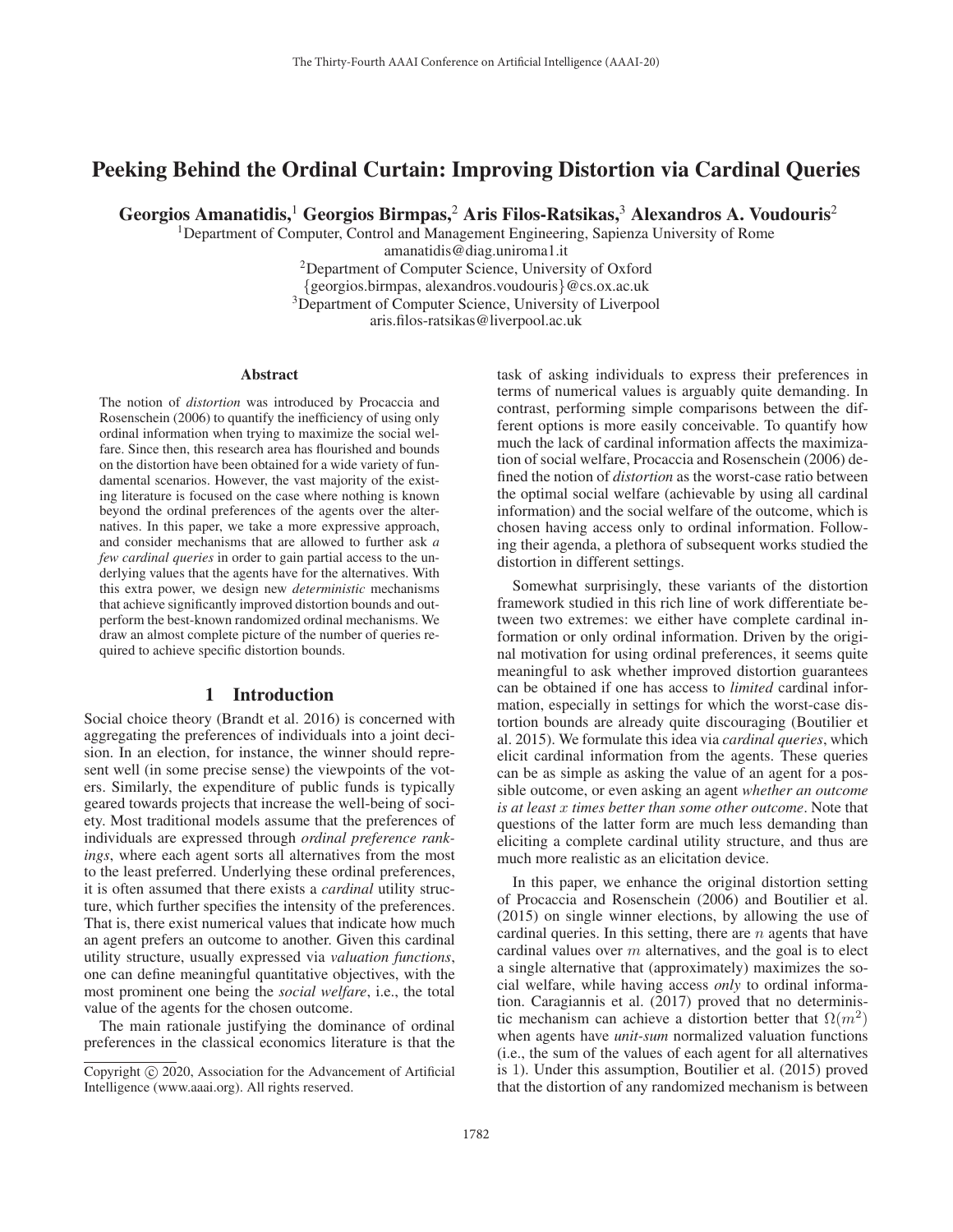$\Omega(\sqrt{m})$  and  $O(\sqrt{m} \cdot \log^* m)$ . Here we show how—with only a limited number of cardinal queries on top of the only a limited number of cardinal queries, on top of the ordinal information—deterministic mechanisms can significantly outperform any mechanism that has access only to ordinal information, even randomized ones.

## Our Contributions

We initiate the study of trade-offs between the number of cardinal queries per agent that a mechanism uses on top of the ordinal information, and the distortion that it can achieve. In particular, we show results of the following type:

*The distortion* <sup>D</sup>(M) *of a mechanism* <sup>M</sup> *that makes at most*  $\lambda$  *queries per agent is*  $O(q(m, \lambda))$ *.* 

Our results suggest that the distortion can be drastically reduced by exploiting only minimal cardinal information. Query Model. We consider two different types of cardinal queries, namely *value queries* and *comparison queries*.

- $\bullet$  A *value query* takes as input an agent i and an alternative  $j$ , and returns the agent's value for that alternative.
- A *comparison query* takes as input an agent i, two alternatives  $j, \ell$  and a real number d and returns "yes" if the value of agent  $i$  for alternative  $j$  is at least  $d$  times her value for alternative  $\ell$ , and "no" otherwise.

Note that value queries are in general stronger than comparison ones, as they reveal much more detailed information. On the other hand, comparison queries are quite attractive as an elicitation device, since the cognitive complexity of the question they pose is not much higher than that of forming preference rankings.

Results and Techniques. We devise a class of sophisticated mechanisms that achieve much improved trade-offs between the distortion and the number of queries. In particular, our class contains a mechanism that achieves *constant* distortion using at most  $O(\log^2 m)$  value queries per agent, and<br>a mechanism that achieves a distortion of  $O(\sqrt{m})$  using a mechanism that achieves a distortion of  $O(\sqrt{m})$  using  $O(\log m)$  value queries. This matches the performance of  $O(\log m)$  value queries. This matches the performance of the best possible randomized ordinal mechanism, and actually outperforms all known ones. Surprisingly, under the standard unit-sum normalization assumption, $<sup>1</sup>$  we can ap-</sup> proximate each agent's value for her favorite alternative using only  $O(\log^2 m)$  comparison queries, and hence we can<br>achieve constant distortion with only comparison queries at achieve constant distortion with only comparison queries at no extra cost, asymptotically. These results are in Section 3.

Next, in Section 4, we significantly improve on our Next, in section 4, we significantly improve on our  $O(\sqrt{m})$  result for the fundamental case  $n = \Theta(m)$ . We present a mechanism that achieves this bound using only 2. present a mechanism that achieves this bound using *only* 2 value queries per agent. Finally, in Section 5, we present several lower bounds on the possible achievable trade-offs between the number of queries and distortion. An overview of our main results can be found in Table 1.

#### Related Work

The distortion has been studied extensively in numerous settings, such as normalized valuations (Caragiannis and Procaccia 2011; Boutilier et al. 2015; Filos-Ratsikas and Miltersen 2014; Filos-Ratsikas, Micha, and Voudouris 2019), metric preferences (Anshelevich et al. 2018; Anshelevich and Postl 2017; Goel, Krishnaswamy, and Munagala 2017; Fain et al. 2019; Pierczynski and Skowron 2019; Munagala and Wang 2019), committee elections (Caragiannis et al. 2017; Bhaskar, Dani, and Ghosh 2018), participatory budgeting (Goel et al. 2019; Benade et al. 2017), and matching and facility location (Filos-Ratsikas, Frederiksen, and Zhang 2014; Anshelevich and Sekar 2016; Feldman, Fiat, and Golomb 2016; Anshelevich and Zhu 2018).

Very recently, Mandal et al. (2019) study a model in which agents are asked to provide cardinal information, but there is a restriction on the number of bits to be communicated. Hence, they study trade-offs between the number of transmitted bits and distortion. This is markedly quite different from what we do here, as a query in their setting has access to the (approximate) values of an agent for many alternatives simultaneously, and is therefore much too expressive when translated to our setting. On the other hand, their setting does not assume "free" access to the ordinal preferences. We consider our work complementary to theirs, as they are mostly motivated by the computational limitations of elicitation (corresponding to a communication complexity approach), whereas we are motivated by the cognitive limitations of eliciting cardinal values (corresponding to a query complexity approach).

Finally, at the same time and independently of our work, Abramowitz, Anshelevich, and Zhu (2019) also introduce a setting in which the mechanism designer has access to some cardinal information on top of the ordinal preferences. This enables the design of improved mechanisms in terms of distortion. While the motivation of their paper is the same as ours, the two approaches are inherently different. Besides the fact that they study a metric distortion setting, the access to the cardinal information in their paper is not via queries, but is given explicitly as part of the input.

## 2 The model

In the standard *utilitarian* social choice setting, there is a set  $A$  of  $m$  alternatives and a set  $N$  of  $n$  agents. Our goal is to elect a *single* alternative based on the preferences of the agents, which are expressed through *valuation functions*  $v_i : A \to \mathbb{R}_{\geq 0}$  that map alternatives to non-negative real numbers. For notational convenience, we use  $v_{ij}$  instead of  $v_i(j)$  to denote the *cardinal value* of agent *i* for alternative j, and refer to the matrix  $\mathbf{v} = (v_{ij})_{i \in N, j \in A}$  as a *valuation profile*. By **V** we denote the set of all possible valuation profiles. Clearly, the valuation function  $v_i$  also defines a *preference ranking* for agent *i*, i.e., a linear ordering  $\succ_i$  of A such that  $j \succ_i j'$  if  $v_{ij} \ge v_{ij'}$ . We assume that ties are broken according to a deterministic tie-breaking rule, e.g., according to a fixed global ordering of the alternatives.<sup>2</sup> We refer to  $\succ_{\mathbf{v}} = (\succ_1, \ldots, \succ_n)$  as an (ordinal) *preference profile*.<br>In this work, we consider the following two families

In this work, we consider the following two families of valuation functions:

<sup>1</sup> We remark here that all of our other upper bounds hold *without any normalization assumption on the cardinal values*.

<sup>&</sup>lt;sup>2</sup>It would be equivalent to allow ties, get pre-linear orderings instead, and leave the tie-breaking to the mechanisms.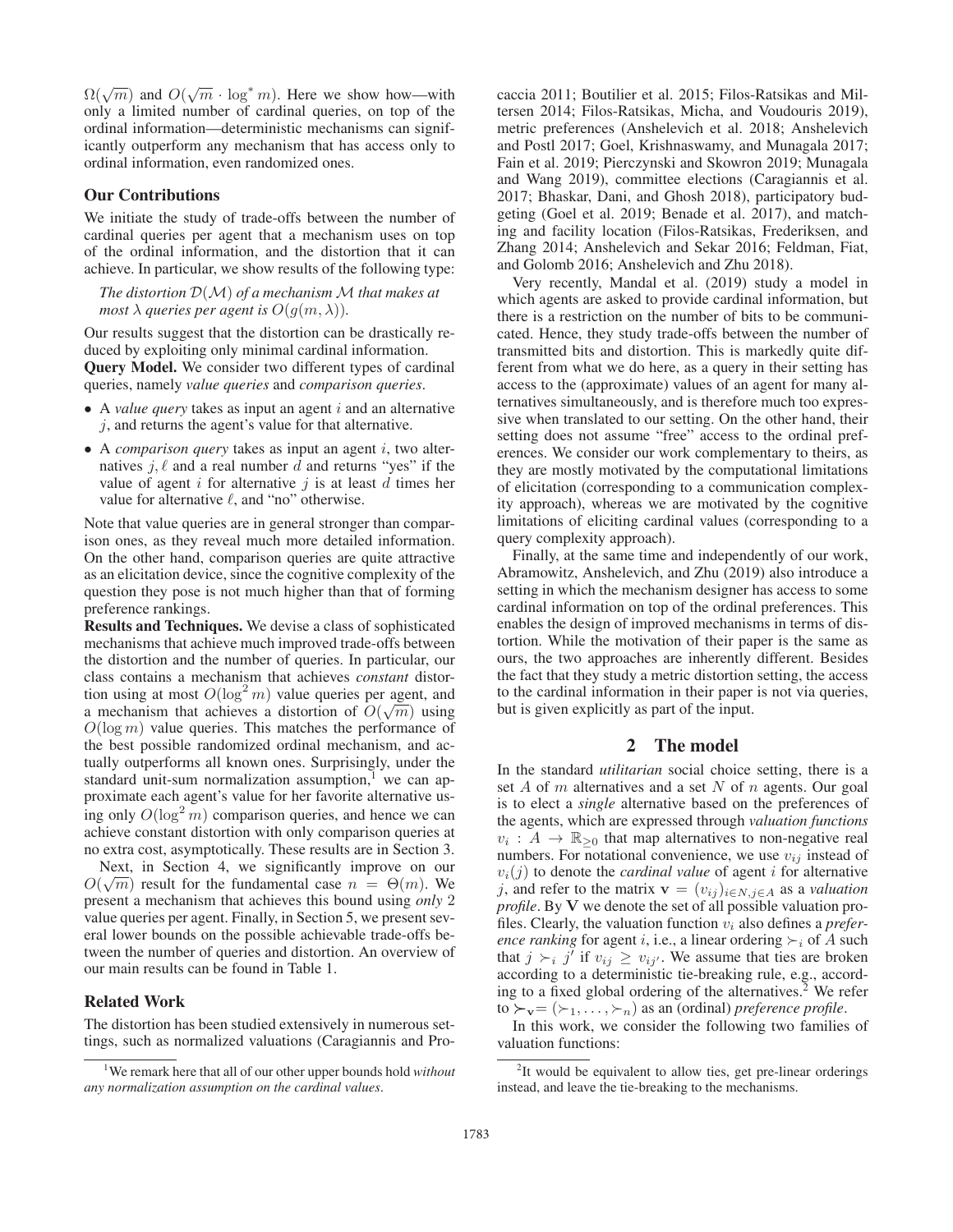| Number of queries                    | <b>Upper Bounds</b>                                      | <b>Lower Bounds</b>                        |
|--------------------------------------|----------------------------------------------------------|--------------------------------------------|
| $0$ (ordinal, deterministic)         | $O(m^2)$ (Caragiannis and Procaccia 2011)                | $\Omega(m^2)$ (Caragiannis et al. 2017)    |
| 0 (ordinal, randomized)              | $O(\sqrt{m} \log^* m)$ (Boutilier et al. 2015)           | $\Omega(\sqrt{m})$ (Boutilier et al. 2015) |
| $1$ (value)                          | $O(m)$ [1-PRV, Theorem 1]                                | $\Omega(m)$ [Theorem 5]                    |
|                                      |                                                          | $\Omega(\sqrt{m})$ [Theorem 7]             |
| $\lambda \geq 2$ , constant (value)  | $O(\sqrt{m})$ [ $\sqrt{m}$ -TRV, Theorem 4] <sup>*</sup> | $\Omega(m^{1/2(\lambda+1)})$ [Corollary 3] |
| $\frac{\log m}{\log \log m}$ (value) | $O(\sqrt{m})$ [ $\sqrt{m}$ -TRV, Theorem 4]*             | $\Omega(\log \log m)$ [Corollary 3]        |
| $O(\log m)$ (value)                  | $\overline{O(\sqrt{m})~[O(1)$ -ARV, Corollary 1]         | $\Omega(1)$                                |
| $O(\log^2 m)$ (value)                | $O(1)$ [ $O(\log m)$ -ARV, Corollary 1]                  | $\Omega(1)$                                |
| $O(\log^2 m)$ (comparison)           | $O(1)$ [ $O(\log m)$ -ARV, Corollary 2]                  | $\Omega(1)$                                |
|                                      |                                                          |                                            |

Table 1: A table showing the most important results in the paper. All our results are for *deterministic* mechanisms. Results marked by  $\star$  hold for  $n = \Theta(m)$ . Results for unit-sum valuation functions are highlighted; everything else is for unrestricted valuation functions.

- *Unrestricted valuation functions*, which may take any non-negative real values.
- *Unit-sum valuation functions* , which are such that  $\sum_{j\in A} v_{ij} = 1$  for every agent  $i \in N$ .

The *social welfare* of alternative  $j \in A$  with respect to **v** is the total value of the agents for j:  $SW(j|\mathbf{v}) = \sum_{i \in N} v_{ij}$ . Our goal is to output one of the alternatives who maximize the social welfare, i.e., an alternative in arg max<sub>j∈A</sub> SW(j|**v**). This is clearly a trivial task if one has full access to the valuation profile. However, we assume *limited access* to these cardinal values. In particular, we assume that we only have access to the preference profile  $\succ_v$  and can also learn cardinal information by asking queries. We consider two types of queries: *value queries* that reveal the value of an agent for a given alternative, and *comparison queries* that reveal whether the value of an agent for an alternative is a multiplicative factor larger than her value for some other alternative.

Definition 1. Given a preference profile, a query about the underlying cardinal values is called

- A *value query*, if it takes as input an agent *i* and an alternative j and returns the agent's value  $v_{ij}$  for that alternative. This is implemented via the function  $V: N \times A \rightarrow \mathbb{R}_{\geq 0}$ . We say that *agent* i *is queried at position* k, if alternative j is ranked k-th in  $\succ_i$  and we make the query  $V(i, j)$ .
- A *comparison query*, if it takes as input an agent *i*, two alternatives  $j$ ,  $\ell$  and a real number  $d$ , and returns YES if  $v_{ij} \geq d \cdot v_{i\ell}$ , and NO otherwise. This is implemented via the function  $C : N \times A \times A \times \mathbb{R}_{\geq 0} \rightarrow \{\text{YES}, \text{NO}\}.$

Note that the information obtained by a comparison query can be obtained by at most two value queries. On the other hand, however, without any cardinal information or any normalization assumption, it is impossible to even approximate the information obtained by a value query using only comparison queries. In this sense, value queries are considerably stronger than comparison queries.

**Definition 2.** A *mechanism*  $\mathcal{M} = (Q, f)$  with access to a (value or comparison) oracle takes as input a preference profile  $\succ_{\mathbf{v}}$  and returns an alternative. In particular, it consists of the following two parts:

- An algorithm  $Q$  that takes as input the preference profile *-***<sup>v</sup>**, adaptively makes queries to the oracle, and returns the set of answers to these queries.
- A mapping f that takes as input the preference profile  $\succ$ <sub>v</sub> and the set  $\mathcal{Q}(\succ_{\mathbf{v}})$  of answers to the queries above, and outputs a single alternative  $i \in A$ . Such a mapping is outputs a single alternative  $j \in A$ . Such a mapping is called a *social choice function*.

By the description of  $Q$  above, it is clear that the mechanism is free to choose the positions at which each agent will be queried, and those can depend not only on  $\succsim$  w, but on the answers to the queries already asked as well. The performance of a mechanism is measured by its *distortion*.

Definition 3. The *distortion* of a mechanism M is

$$
\mathcal{D}(\mathcal{M}) = \sup_{\mathbf{v} \in \mathbf{V}} \frac{\max_{j \in A} SW(j|\mathbf{v})}{SW(\mathcal{M}(\succ_{\mathbf{v}})|\mathbf{v})}.
$$

Due to space constraints, some details have been omitted and can be found in the full version (Amanatidis et al. 2019).

## 3 Achieving Constant Distortion

Before we dive into the main result of this section, let us first discuss probably the most obvious idea, to query each agent at the first  $\lambda \geq 1$  positions; we refer to such queries as *prefix*. Among such mechanisms, we show that λ*-Prefix Range Voting*  $(\lambda$ -PRV), which elects the alternative who maximizes the total value of the agents according to the answers to the queries, is asymptotically the best possible.

**Theorem 1.** *The distortion of*  $\lambda$ -PRV *is*  $O(m/\lambda)$ *, even for unrestricted valuation functions, and is best possible among mechanisms that make prefix queries.*

Observe that  $\lambda$ -PRV is a good first step, but it needs to make a large number of queries per agent in order to provide good improvements on the distortion. In particular, it vide good improvements on the distortion. In particular, it<br>achieves distortion  $O(\sqrt{m})$  for  $\lambda = \Theta(\sqrt{m})$  and constant<br>distortion for  $\lambda = \Theta(m)$  It is natural to ask whether it is distortion for  $\lambda = \Theta(m)$ . It is natural to ask whether it is possible to design mechanisms that achieve similar distortion bounds, but require fewer queries per agent. We manage to answer this question positively.

For any  $k \in [m]$ , we define a mechanism which we call k-Acceptable Range Voting (k-ARV). Let  $\lambda_1, \ldots, \lambda_k$  be k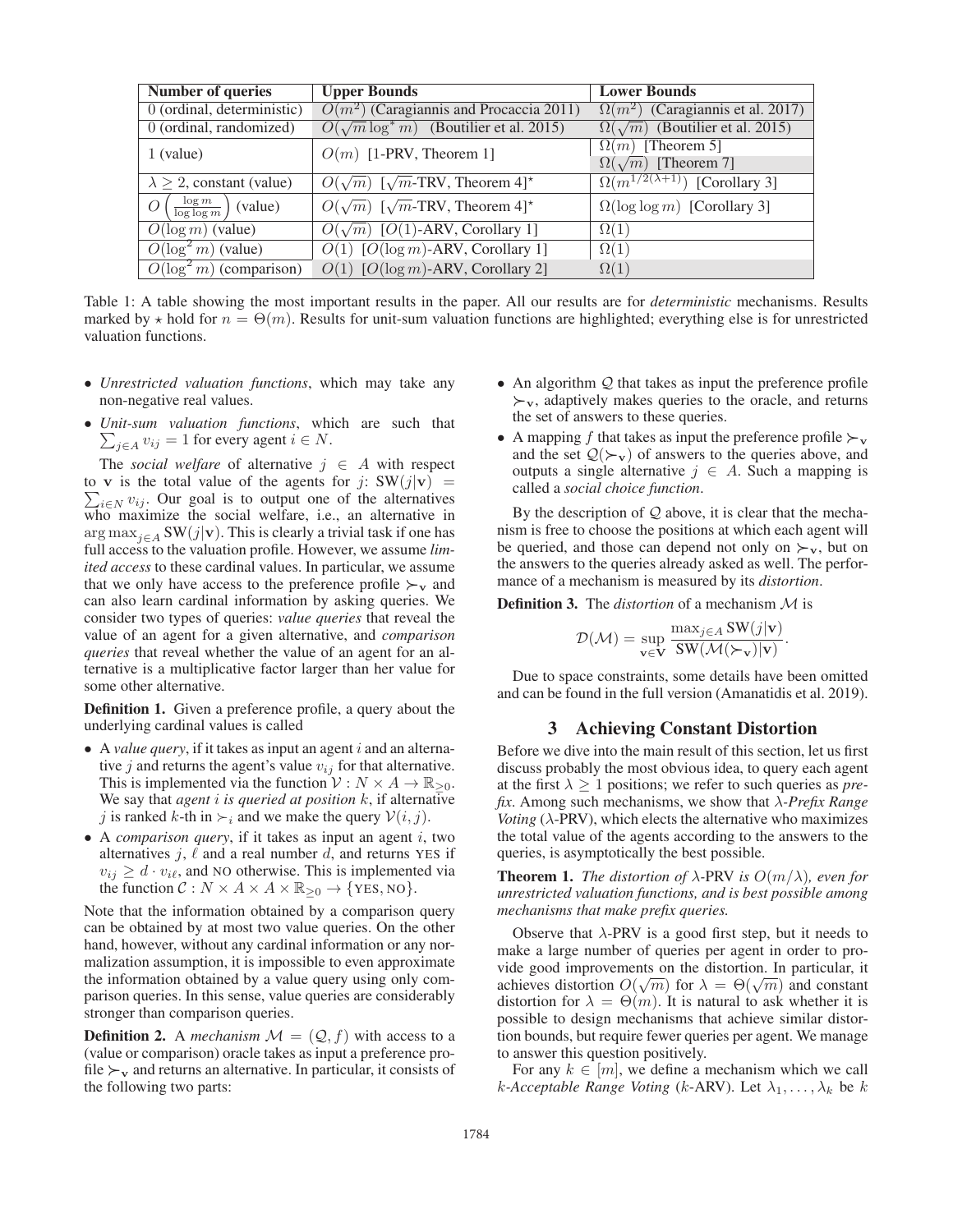thresholds such that  $\lambda_{\ell} = m^{\frac{\ell}{k+1}}$  for  $\ell \in [k]$ . For every agent  $i \in N$  we first query her value  $v^*$  for her favorite alternative  $i \in N$ , we first query her value  $v_i^*$  for her favorite alternative  $j_i(1)$ . Then, using binary search we compute the maximal  $\lambda_{\ell}$ -acceptable set  $S_{i,\ell} = \{j \in A : v_{ij} \ge v_i^* / \lambda_{\ell} \}$  for every  $\ell \in [k]$ . The  $\lambda_{\ell}$ -acceptable set consists of the alternatives  $\ell \in [k]$ . The  $\lambda_{\ell}$ -acceptable set consists of the alternatives that the agent finds at most  $\lambda_{\ell}$  times worse than her favorite. We define  $S_{i,0} = \{j_i(1)\}\$ to contain only the favorite alternative of the agent. We continue by constructing a new approximate valuation profile  $\tilde{v}$ , where the values of every agent i are

- $\tilde{v}_i^* = v_i^*$ ;
- $\tilde{v}_{ij} = v_i^* / \lambda_\ell$  for every  $j \in S_{i,\ell} \setminus S_{i,\ell-1}$  with  $\ell \in [k]$ ;
- $\tilde{v}_{ij} = 0$  for every  $j \in A \setminus S_{i,k}$ .

We finally elect the alternative  $z \in A$  that maximizes the social welfare according to the approximate valuation profile.

**Theorem 2.** *The mechanism k*-ARV *makes*  $O(k \log m)$ *value queries per agent, and has distortion*  $O(\sqrt[k+1]{m})$ .

*Proof.* Consider any instance with valuation profile **v**. Since mechanism  $k$ -ARV executes a binary search in order to compute the  $\lambda_{\ell}$ -acceptable sets for each  $\ell \in [k]$ , it requires a total of  $O(k \log m)$  value queries per agent. The rest of the proof is dedicated to bounding the distortion of  $k$ -ARV. First, we define some useful notation:

- $z$  is the alternative elected by  $k$ -ARV;
- $y$  is a welfare-maximizing alternative for the valuation profile  $\hat{\mathbf{v}}$ , which is such that the value of agent  $i \in N$ for alternative  $j \in A$  is

$$
\hat{v}_{ij} = \begin{cases} 0, & \text{if } j \in A \setminus S_{i,k} \\ v_{ij}, & \text{otherwise.} \end{cases}
$$

That is,  $y \in \arg \max_{j \in A} \sum_{i \in N} \hat{v}_{ij}$ .<br>  $\hat{v}_{ij}$  is the veloce maximizing elternation

•  $x$  is the welfare-maximizing alternative for the true valuation profile **v**. That is,  $x \in \arg \max_{j \in A} \sum_{i \in N} v_{ij}$ .

Also, let  $N_j(\mathbf{v}) = \{i \in N : v_{ij} > 0\}$  be the set of agents with strictly positive value for alternative  $j \in A$ . We use the following easy fact about welfare-maximizing alternatives.

**Fact 1.** *If* 
$$
j \in \arg \max_{j \in A} \sum_{i \in N} v_{ij}
$$
, then  $j \in \arg \max_{j \in A} \sum_{i \in N_j(v)} v_{ij}$ .

To prove the statement, we will bound the social welfare of  $x$  in terms of the social welfare of  $z$  for the true valuation profile **v**. In particular, we will show that

$$
\mathbf{SW}(x|\mathbf{v}) \le \left(\lambda_1 + \frac{m}{\lambda_k}\right) \mathbf{SW}(z|\mathbf{v}). \tag{1}
$$

Then, the approximation ratio of  $k$ -ARV will be

$$
\frac{\mathrm{SW}(x|\mathbf{v})}{\mathrm{SW}(z|\mathbf{v})} \le \lambda_1 + \frac{m}{\lambda_k} = 2 \cdot m^{\frac{1}{k+1}} = O\left(\sqrt[k+1]{m}\right).
$$

We partition the social welfare of  $x$  into the following two quantities: the contribution of the agents that place  $x$  in the  $\lambda_k$ -acceptable set  $S_{i,k}$ , and the contribution of the remaining

agents that have small value for  $x$ . By definition, we have that  $i \in N_x(\hat{\mathbf{v}})$  for any agent i such that  $x \in S_{i,k}$ , and thus

$$
SW(x|\mathbf{v}) = \sum_{i \in N_x(\hat{\mathbf{v}})} v_{ix} + \sum_{i \notin N_x(\hat{\mathbf{v}})} v_{ix}
$$

We first consider the term  $\sum_{i \in N_x(\hat{\mathbf{v}})} v_{ix}$ , and have that

$$
\sum_{i \in N_x(\hat{\mathbf{v}})} v_{ix} \leq \sum_{i \in N_y(\hat{\mathbf{v}})} v_{iy} \leq \lambda_1 \cdot \sum_{i \in N_y(\hat{\mathbf{v}})} \tilde{v}_{iy} \leq \lambda_1 \cdot \sum_{i \in N_z(\tilde{\mathbf{v}})} \tilde{v}_{iz} \leq \lambda_1 \cdot \sum_{i \in N_z(\tilde{\mathbf{v}})} v_{iz} \leq \lambda_1 \cdot \text{SW}(z|\mathbf{v}),
$$
\n(2)

where the first inequality follows by the definition of  $y$ , the simple fact that  $N_x(\hat{\mathbf{v}}) = N_y(\hat{\mathbf{v}})$ , and Fact 1; for the second inequality it suffices to notice that for any  $i \in N_y(\hat{\mathbf{v}})$  there exists an  $\ell \in [k]$  such that  $y \in S_{i,\ell} \setminus S_{i,\ell-1}$ , and thus  $v_{ij} \leq$  $\frac{v_i^*}{\lambda_{k-1}} = \lambda_1 \cdot \frac{v_i^*}{\lambda_k} = \lambda_1 \cdot \tilde{v}_{ij}$ ; the third inequality follows by the definition of z, the simple fact that  $N_y(\hat{\mathbf{v}}) = N_z(\tilde{\mathbf{v}})$ , and Fact 1; the fourth inequality follows by  $v_{ij} \ge \tilde{v}_{ij}$ , for any  $i \in N$ ,  $j \in A$ ; the last inequality is obvious.

Next, we consider the term  $\sum_{i \notin N_x(\hat{\mathbf{v}})} v_{ix}$ . By the defini-<br>n of  $N_x(\hat{\mathbf{v}})$  for even  $i \notin N_y(\hat{\mathbf{v}})$  it holds that  $x \notin S$ tion of  $N_x(\hat{\mathbf{v}})$ , for every  $i \notin N_x(\hat{\mathbf{v}})$  it holds that  $x \notin S_{i,k}$ , and hence  $v_{ix} < v_i^* / \lambda_k$ . Using this, we obtain

$$
\sum_{i \notin N_x(\hat{\mathbf{v}})} v_{ix} < \sum_{i \notin N_x(\hat{\mathbf{v}})} \frac{v_i^*}{\lambda_k} = \frac{1}{\lambda_k} \sum_{i \notin N_x(\hat{\mathbf{v}})} v_i^*
$$
\n
$$
\leq \frac{1}{\lambda_k} \sum_{j \in A \setminus \{x\}} \sum_{i \in T_1(j)} v_{ij}, \tag{3}
$$

where  $T_1(j)$  is the set of agents whose favorite alternative is j, and for whom  $v_i^* = \tilde{v}_i^* = v_{ij} = \tilde{v}_{ij}$ . Since z it the alternative that maximizes the quantity  $\sum_{i \in N} \tilde{v}_{ij}$ , for every  $i \neq z$  we have that  $j \neq z$  we have that

$$
\sum_{i \in N} \tilde{v}_{iz} \ge \sum_{i \in N} \tilde{v}_{ij} = \sum_{i \in T_1(j)} v_{ij} + \sum_{i \in N \setminus T_1(j)} \tilde{v}_{ij} \ge \sum_{i \in T_1(j)} v_{ij}.
$$

Combining the above inequality together with the fact that  $v_{iz} \geq \tilde{v}_{iz}$  for every agent  $i \in N$ , we have that

$$
\sum_{i \in N} v_{iz} \ge \sum_{i \in T_1(j)} v_{ij} .
$$

Using this last inequality, (3) becomes

$$
\sum_{i \notin N_x(\hat{\mathbf{v}})} v_{ix} \leq \frac{1}{\lambda_k} \sum_{j \in A \setminus \{x\}} \sum_{i \in T_1(j)} v_{ij} \leq \frac{1}{\lambda_k} \sum_{j \in A \setminus \{x\}} \sum_{i \in N} v_{iz}
$$

$$
= \frac{m - 1}{\lambda_k} \text{SW}(z|\mathbf{v}). \tag{4}
$$

Finally, the desired inequality (1) follows by combining inequalities (2) and (4).  $\Box$ 

The next statement follows by appropriately setting the value of the parameter  $k$  in Theorem 2, and shows how mechanism  $k$ -ARV improves upon the distortion guarantees of  $\lambda$ -PRV using fewer value queries per agent.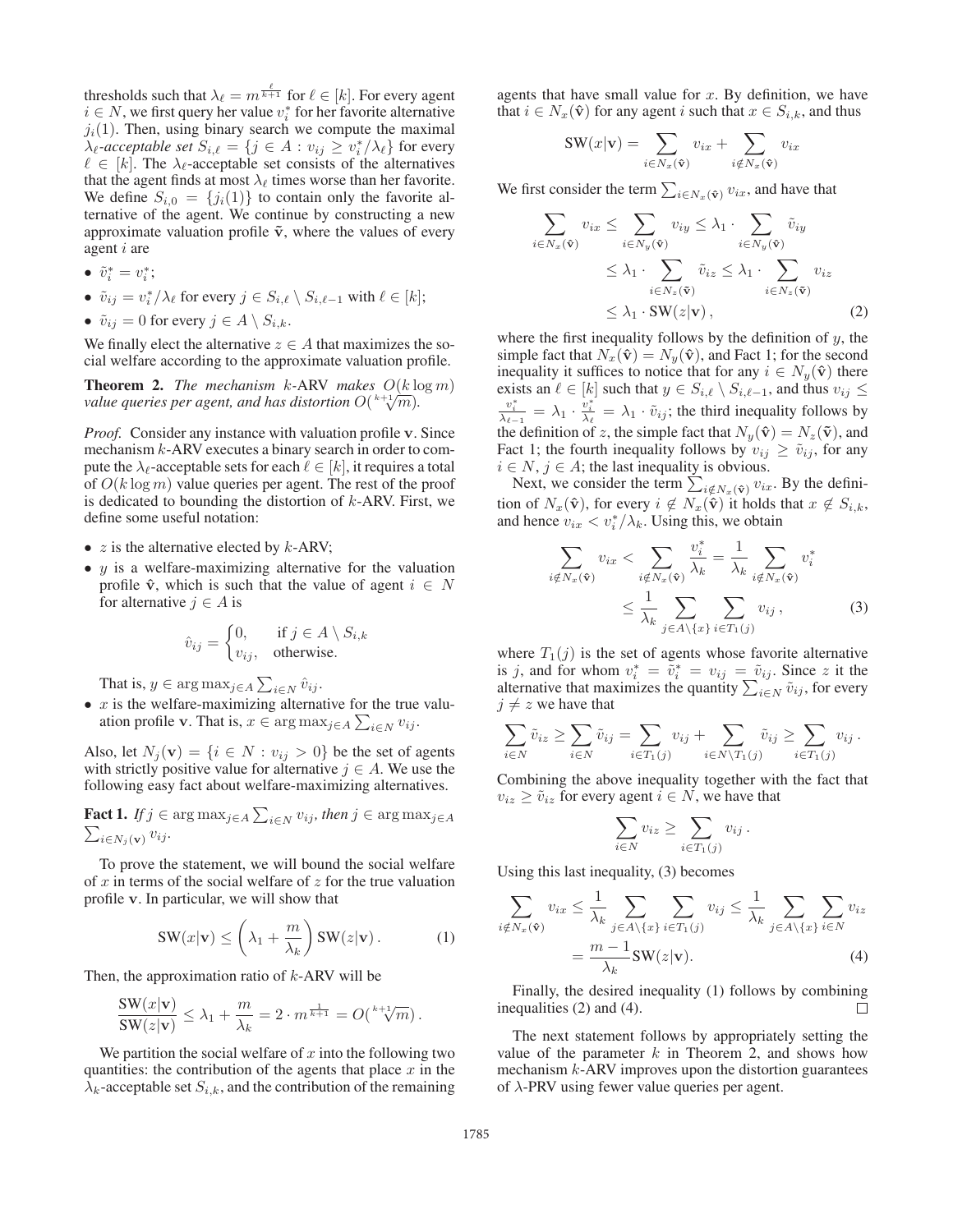## Corollary 1. *We have that*

- 1-ARV *achieves distortion*  $O(\sqrt{m})$  *using*  $O(\log m)$  *val-*<br>*ues queries per goent ues queries per agent;*
- (log m)-ARV *achieves distortion*  $O(1)$  *using*  $O(\log^2 m)$ <br>value queries *value queries.*

#### Implementing *k*-ARV with comparison queries

A crucial observation is that mechanism  $k$ -ARV can actually be implemented using just *one* value query. We can ask the value of each agent for her favorite alternative, and then ask  $O(k \log m)$  comparison queries that guide the binary search in computing the maximal acceptable sets. Hence,  $(\log m)$ -ARV achieves constant distortion using only one value query and  $O(\log^2 m)$  comparison queries.<br>It is natural to ask whether we can

It is natural to ask whether we can avoid this single value query entirely, and rely only on comparison queries instead. Surprisingly, for unit-sum valuation functions, we show that this is indeed possible at no extra cost! More precisely, we show that we can approximate the value of an agent for her favorite alternative within a factor of  $1 \pm \varepsilon$ , using  $O(\log^2 m)$ <br>comparison queries comparison queries.

For the sake of readability, we focus on a single agent and write  $u_i$  for her value for the alternative that she ranks at position  $j \in [m]$ . We take the same approach as in the proof of Theorem 2 in order to build an approximate valuation profile. Since everything in this profile is expressed in terms of the largest value  $u_1$ , we utilize the unit-sum assumption to approximately solve for  $u_1$ .

**Theorem 3.** *For any constant*  $\varepsilon \geq 1/m$ *, it is possible to compute some*  $u^*$  *such that*  $(1 - \varepsilon) u^* \le u_1 \le (1 + \varepsilon) u^*$ ,  $using\ O(\log^2 m)$  *comparison queries.* 

By inspecting the proof of Theorem 2, it is easy to see that knowing the approximate valuation profile  $\tilde{v}$  exactly or perturbed within a multiplicative constant factor, makes no difference asymptotically. Therefore, we augment k-ARV with a pre-processing step where each maximum value  $v_i^*$  is approximated according to Theorem 3 above. For  $k = \log m$ , this new mechanism, which we call *modified* (log <sup>m</sup>)-ARV, achieves the same distortion guarantee and asks the same number of queries (asymptotically) with  $(\log m)$ -ARV.

Corollary 2. *Modified* (log <sup>m</sup>)*-*ARV *achieves distortion*  $O(1)$  using  $O(\log^2 m)$  comparison queries per agent.

# 4 Achieving *<sup>√</sup><sup>m</sup>* with Two Value Queries

Here we present a more sophisticated mechanism, which makes two value queries per agent. The first query is used to learn the value of each agent for her favorite alternative. However, we would like to avoid making a naive second query as we do with 2-PRV. Ideally, we would like to ask each agent about an alternative that is qualitatively similar to the one identified by 1-ARV. In other words, we would like to reveal for each agent the position where her value is roughly  $1/\sqrt{m}$  of that for her favorite alternative. Although maintaining the same quarantee as  $1-ARV$  while substitute maintaining the same guarantee as 1-ARV, while substituting each binary search with a single query seems far-fetched, we do come very close. By utilizing the available ordinal

information globally rather than per agent, our mechanism mformation globally rather than per agent, our mechanism<br>achieves distortion  $O(\sqrt{m})$  with just two value queries, un-<br>der the assumption that  $n = \Theta(m)$ . The crucial idea is that der the assumption that  $n = \Theta(m)$ . The crucial idea is that the second query for each agent depends on the number of appearances of the alternatives in the whole ordinal profile.

For any *threshold*  $\tau \in \mathbb{N}$  we define a mechanism called  $\tau$ -*Threshold Range Voting* (τ-TRV). As noted above, the first query for each agent is used to ask about her favorite alternative. The remaining queries are made in successive steps. During the  $\ell$ -th step we make queries about alternatives that are ranked within the first  $\ell$  positions by at least  $\tau$  agents. These queries are made *only* if they are meaningful and possible: we never repeat a query and never ask an agent more than twice. After at most  $m$  steps,  $\tau$ -TRV returns an alternative with maximum *revealed welfare*.

Theorem 4. *The mechanism* τ *-*TRV *has distortion*

$$
\mathcal{D}(\tau\text{-}TRV) = \begin{cases} O(m) & when \ n = \omega(m^2), \text{ for } \tau = 1 \\ O(\sqrt{n}) & when \ n = O(m^2), \text{ for } \tau = \sqrt{n} \\ O(\sqrt{m}) & when \ n = \Theta(m), \text{ for } \tau = \sqrt{m}. \end{cases}
$$

*Proof.* We prove the case  $n = m$  for which the distortion *Proof.* We prove the case  $n = m$  for which the distortion<br>is  $O(\sqrt{m})$ ; see the full version for the full proof. Consider<br>any instance with valuation profile y Let u be the alternative any instance with valuation profile  $\bf{v}$ . Let  $y$  be the alternative elected by  $\sqrt{m}$ -TRV, and let x be an optimal alternative. By  $SW_r(z|\mathbf{v})$  we denote the total value of the agents for alternative  $z \in A$ , among those that have been queried for z; we refer to this quantity as the *revealed welfare* of z. By the definition of the mechanism,  $SW_r(y|\mathbf{v}) = \max_{z \in A} SW_r(z|\mathbf{v}).$ Since  $SW(y|\mathbf{v}) \geq SW_r(y|\mathbf{v})$ , to prove the theorem, it suffices to show that  $SW(x|\mathbf{v}) \leq (1 + 2\sqrt{m}) \cdot SW_r(y|\mathbf{v})$ . We have that

$$
SW(x|\mathbf{v}) = SW_r(x|\mathbf{v}) + SW_c(x|\mathbf{v}),
$$

where  $SW_c(x|\mathbf{v})$  is the *concealed welfare* of x, that is, the total value of the agents for  $x$ , among those that have not been queried for  $x$ . By the discussion above, we have that

$$
SW(x|\mathbf{v}) \leq SW_r(y|\mathbf{v}) + SW_c(x|\mathbf{v}).
$$

Next, we focus on bounding the quantity  $SW_c(x|\mathbf{v})$ . Let  $\mathcal{E}_{\ell}$ be the set of *eligible alternatives* at step  $\ell$ , for which there are at least  $\sqrt{m}$  agents who rank them in the first  $\ell$  positions.

Let  $\ell^* \in \{2, ..., m\}$  be such that  $x \in \mathcal{E}_{\ell^*}$  and  $x \notin \mathcal{E}_{\ell^*-1}$ ; in other words,  $\ell^*$  is the smallest index for which alternative  $x$  became an eligible alternative. By definition, we have that  $x \in \mathcal{E}_{\ell} \Rightarrow x \in \mathcal{E}_{\ell+1}$ , for any  $\ell \in [m-1]$ . Thus, we can further partition the concealed welfare of  $x$  as

$$
\text{SW}_c(x|\mathbf{v}) = \text{SW}_c^{\lt \ell^*}(x|\mathbf{v}) + \text{SW}_c^{\geq \ell^*}(x|\mathbf{v}),
$$

where  $SW_c^{\epsilon^*}(x|\mathbf{v})$  is the contribution of agents who rank x<br>at some notition  $\ell \leq \ell^*$  and  $SW_c^{\geq \ell^*}(x|\mathbf{v})$  is the contribution at some position  $\ell < \ell^*$ , and  $SW_{c}^{\geq \ell^*}(x|\mathbf{v})$  is the contribution of agents who rank x at some position  $\ell > \ell^*$ of agents who rank x at some position  $\ell \geq \ell^*$ .

Note that since  $x \notin \mathcal{E}_{\ell}$  for any  $\ell \in \{2, ..., \ell^* - 1\}$ , there are strictly less than  $\sqrt{m}$  agents who rank x before position  $l^*$ . Therefore, we have that

$$
\operatorname{SW}^{< \ell^*}_{c}(x|\mathbf{v}) < \sqrt{m} \cdot \max_{i,j} \{v_{ij}\} \leq \sqrt{m} \cdot \operatorname{SW}_r(y|\mathbf{v}).
$$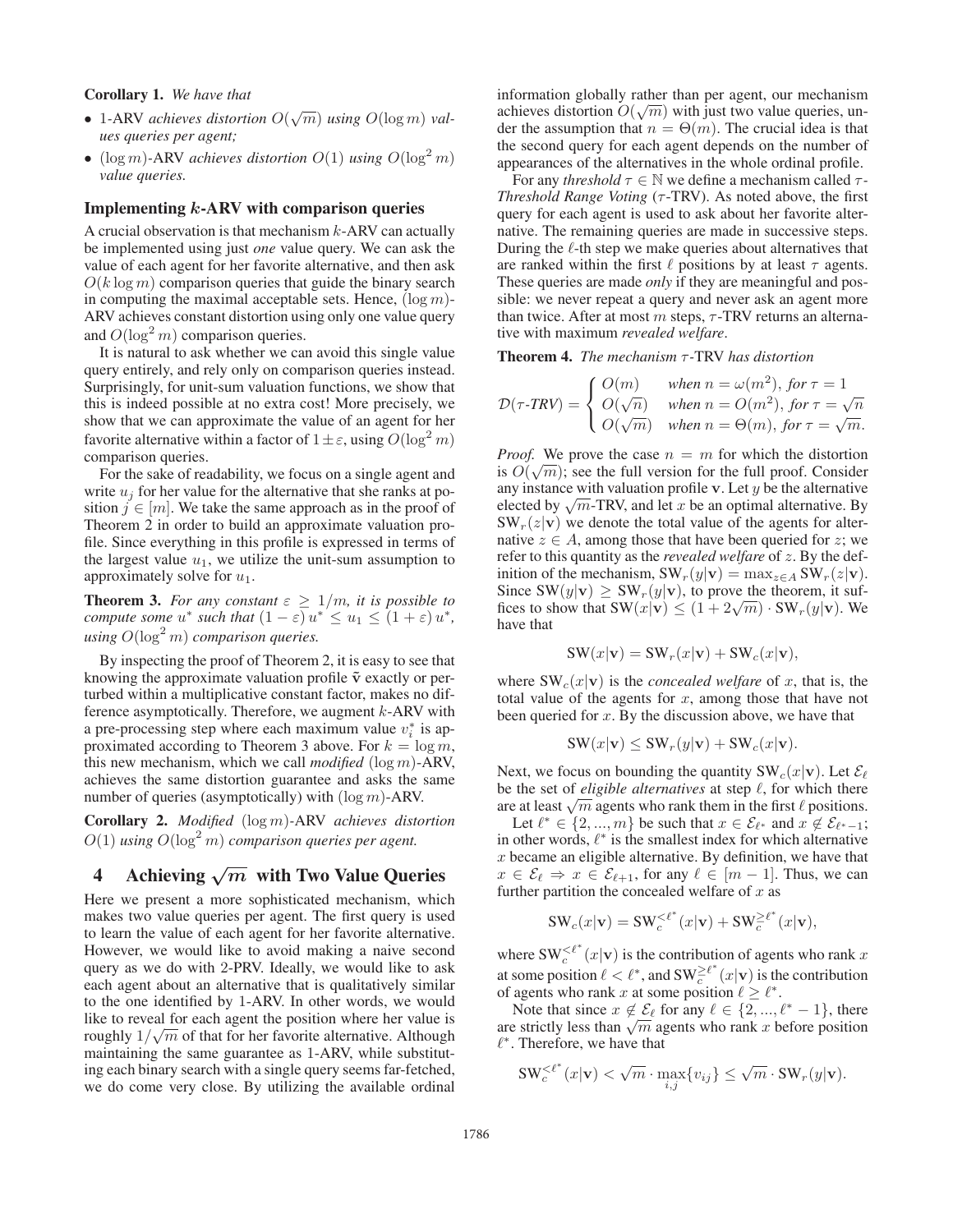Finally, we consider the quantity  $SW_c^{\geq \ell^*}(x|\mathbf{v})$ . Let *i* be agent who is not queried for x ranks x at some position an agent who is not queried for  $x$ , ranks  $x$  at some position  $k \geq \ell^*$ , and is queried by the mechanism for the second time at some step  $\ell \in \{\ell^*, ..., m\}$ . Since  $x \in \mathcal{E}_{\ell^*}$ , it must be the case that  $k > l$ . Hence, there exists an alternative b such that i ranks b at position  $\ell$  and  $v_{ib} \ge v_{ix}$ . Let T be the set of all alternatives b, for whom there exists at least one such agent *i*. Since there are  $n = m$  agents and any alternative  $b \in T$ has to be eligible when queried for, it must be  $|T| \leq \sqrt{m}$ .

For every alternative  $b \in T$ , let  $S_b$  be the set of agents that are queried for b instead of x and contribute to  $SW_c^{\geq \ell^*}(x|\mathbf{v})$ .<br>Clearly since y maximizes the revealed social welfare we Clearly, since  $y$  maximizes the revealed social welfare, we have that  $\sum_{i \in S_b} v_{ib} \leq \text{SW}_r(y|\mathbf{v})$ . We now obtain

$$
SW_c^{\geq \ell^*}(x|\mathbf{v}) = \sum_{b \in T} \sum_{i \in S_b} v_{ix} \leq \sum_{b \in T} \sum_{i \in S_b} v_{ib}
$$
  
 
$$
\leq |T| \cdot SW_r(y|\mathbf{v}) \leq \sqrt{m} \cdot SW_r(y|\mathbf{v}).
$$

The bound follows.

 $\Box$ 

Of course, the cases of Theorem 4 are neither exhaustive nor disjoint, yet they all deserve some attention. However, due to space constraints, we focused on the highlight of this section, i.e., on the fact that, when  $n = \Theta(m)$ , with only two value queries per agent we deterministically match the lower bound for any randomized ordinal mechanism, and beat the best known randomized ordinal mechanism of Boutilier et best known randomized ordinal mechanism of Bouther and  $a(2015)$  which achieves a distortion of  $O(\sqrt{m} \cdot \log^* m)$ .

## 5 Lower Bounds

In this section we explore the limitations of query-based mechanisms, by presenting lower bounds on their distortion. These bounds depend only on the number of value queries the mechanisms are allowed to ask per agent, and are unconditional on how and where these queries are made.

Before we proceed with the presentation of the results of this section, let us give a high-level idea of the constructions used in the proofs. Assuming an arbitrary mechanism (that is allowed to make a specific number of queries per agent), we first define a single ordinal preference profile which is given as input to the mechanism. Then we carefully define the cardinal information that is revealed from all possible queries the mechanism could make. This cardinal information is such that it is always possible to complete the valuation profile in a way that leads the social welfare of the optimal alternative to be much higher than that of the alternative selected by the mechanism. Since we do not know how the mechanism makes its query selection, we need to take into account every possible scenario, and therefore define many different valuation profiles to capture different cases.

We start by showing that, for unrestricted valuations, any mechanism that makes one value query per agent has linear distortion. This also shows that the straightforward mechanism 1-PRV from Section 3 is the best possible mechanism among such mechanisms.

Theorem 5. *For unrestricted valuation functions, the distortion of any mechanism that uses one value query per agent is*  $\Omega(m)$ *.* 

*Proof.* Let M be an arbitrary mechanism that makes one value query per agent, and consider an instance with  $m \geq$ 4 alternatives and  $n = m - 2$  agents, where m is an even number. We denote the set of alternatives as  $A =$  $\{a_1, ..., a_{m-2}, x, y\}$ . Using the notation  $[z, w]$  to denote the fact that alternatives  $z$  and  $w$  are ordered arbitrarily in the ranking of an agent, we define the ordinal profile as follows. The ranking of agent  $i \leq \frac{n}{2}$  is

$$
a_i \succ_i x \succ_i y \succ_i [a_1, ..., a_{i-1}, a_{i+1}, ..., a_{m-2}],
$$

while the ranking of agent  $i > \frac{n}{2}$  is

 $a_i \succ_i y \succ_i x \succ_i [a_1, ..., a_{i-1}, a_{i+1}, ..., a_{m-2}].$ 

Depending on the positions at which  $M$  queries, we reveal the following cardinal information: For every query at a first position we reveal a value of  $m^{-1}$ ; for every query at a second or third position we reveal a value of  $m^{-2}$ ; for any other position we reveal a value of 0.

We claim that  $M$  must query all agents at the first position, as otherwise its distortion is  $\Omega(m)$ . Assume that M does not query agent 1 for alternative  $a_1$ ; this is without loss of generality due to symmetry. We now define two valuation profiles  $v_1$  and  $v_2$ , which are both consistent with the ordinal profile and the revealed information, but differ on the value that agent 1 has for alternative  $a_1$ . In particular:

- In both **v**<sub>1</sub> and **v**<sub>2</sub>, every agent  $i \ge 2$  has value  $m^{-1}$  for alternative  $a_i$ ,  $m^{-2}$  for alternatives x and u and 0 for evalternative  $a_i$ ,  $m^{-2}$  for alternatives x and y, and 0 for everyone else. eryone else;
- In both **v**<sub>1</sub> and **v**<sub>2</sub>, agent 1 has value  $m^{-2}$  for alternatives x and y, and 0 for every alternative  $a_i$  for  $i \ge 2$ . The value<br>of agent 1 for alternative  $a_1$  is  $m^{-2}$  in  $y_1$  and 1 in  $y_2$ of agent 1 for alternative  $a_1$  is  $m^{-2}$  in  $v_1$ , and 1 in  $v_2$ .

These two profiles are utilized in the following way: If  $M$ selects  $a_1$ , then the valuation profile is set to be  $\mathbf{v}_1$ , while if M selects some other alternative, then the valuation profile is set to be **v**<sub>2</sub>. Now, observe that

$$
SW(a_i|\mathbf{v}_1) = SW(a_i|\mathbf{v}_2) = m^{-1}
$$

for every  $i > 2$ , and

$$
SW(x|\mathbf{v}_1) = SW(x|\mathbf{v}_2) = SW(y|\mathbf{v}_1) = SW(y|\mathbf{v}_2)
$$
  
=  $(m-2) \cdot m^{-2} \le m^{-1}$ .

If M selects  $a_1$ , the social welfare of  $a_1$  is  $SW(a_1|\mathbf{v}_1)$  =  $m^{-2}$  and therefore any alternative  $a_i$  for  $i \geq 2$  is optimal, yielding distortion m. Similarly, when  $M$  selects some alternative different than  $a_1$ , then  $a_1$  is optimal with social welfare  $SW(a_1|\mathbf{v}_2)=1$ , yielding distortion at least m.

Hence,  $M$  must query all agents at the first position in order to learn a value of  $m^{-1}$  for every alternative  $a_i$ ,  $i \in [n]$ . We now define three valuation profiles  $\mathbf{v}_3$ ,  $\mathbf{v}_4$  and  $\mathbf{v}_5$ , which are consistent with the ordinal profile and this revealed information, but differ on the values that the agents have for alternatives x and y; in particular,  $v_4$  and  $v_5$  are symmetric.

- In all three profiles, every agent  $i \in [n]$  has value  $m^{-1}$  for alternative  $a_i$ , and 0 for any alternative  $a_j$  such that  $j \neq i$ ;
- In **v**<sub>3</sub>, all agents have value  $m^{-1}$  for alternatives x and y;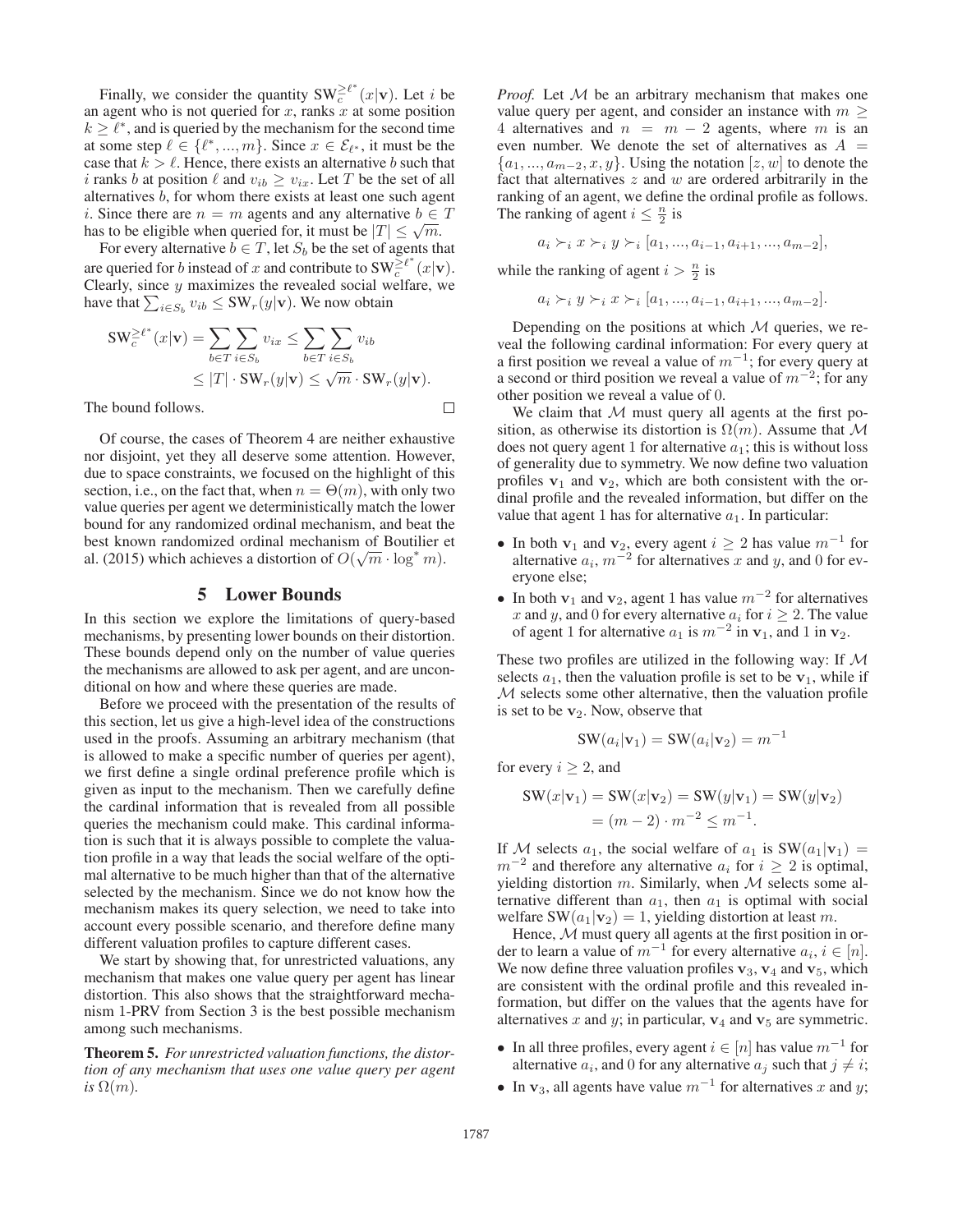- In  $v_4$ , all agents have value  $m^{-2}$  for alternative y, every agent  $i > n/2$  (who ranks x after y) has value  $m^{-2}$  for x, and every agent  $i \leq n/2$  (who ranks x before y) has value  $m^{-1}$  for x.
- In  $v_5$ , all agents have value  $m^{-2}$  for alternative x, every agent  $i \leq n/2$  (who ranks y after x) has value  $m^{-2}$  for y, and every agent  $i > n/2$  (who ranks y before x) has value  $m^{-1}$  for y.

If M selects some alternative  $a_i$  for  $i \in [n]$ , then the valuation profile is set to be  $v_3$ , while if  $M$  selects alternative y or x, then the valuation profile is set to be  $v_4$  or  $v_5$ , respectively. Given this, observe that if  $M$  decides to select alternative  $a_i$  for some  $i \in [n]$ , then since

$$
SW(a_i|\mathbf{v}_3) = SW(a_i|\mathbf{v}_4) = SW(a_i|\mathbf{v}_5) = m^{-1},
$$

for every  $i \in [n]$ , and

 $\text{SW}(x|\mathbf{v}_3) = \text{SW}(y|\mathbf{v}_3) = (m-2) \cdot m^{-1} = 1 - 2m^{-1},$ 

the distortion is at least  $m - 2$ . Similarly, if M decides to select alternative  $y$ , then since

$$
SW(y|\mathbf{v}_4) = (m-2)m^{-2} \le m^{-1}
$$

and

$$
SW(x|\mathbf{v}_4) = \left(\frac{m}{2} - 1\right)m^{-1} + \left(\frac{m}{2} - 1\right)m^{-2}
$$

$$
= \frac{1}{2}\left(1 - m^{-1} - 2m^{-2}\right),
$$

the distortion is at least  $\frac{1}{2}(m-1-2m^{-1}) \geq \frac{m}{4}$  for any  $m \geq 4$ . The case where M selects x is symmetric and follows by 4. The case where  $M$  selects  $x$  is symmetric and follows by  $\mathbf{v}_5$ . In any case, M has distortion  $\Omega(m)$ .

We will now focus on mechanisms that make a number  $\lambda > 1$  of queries per agent, and will show a weaker lower bound on the distortion which depends on  $\lambda$ . The construction that gives us the next theorem is more delicate and the proof is significantly more technical.

Theorem 6. *For unrestricted valuation functions, the distortion of any mechanism that uses*  $\lambda \geq 1$  *value queries per agent is*  $\Omega\left(\frac{1}{\lambda+1} \cdot m^{\frac{1}{2(\lambda+1)}}\right)$ .

Using Theorem 6, we can deduce several lower bounds.

Corollary 3. *For unrestricted valuation functions, the distortion of a mechanism* M *that uses* λ *queries per agent is*

$$
\mathcal{D}(\mathcal{M}) = \begin{cases} \Omega\left(m^{\frac{1}{2(\lambda+1)}}\right), & \text{for any constant } \lambda \ge 1\\ \Omega\left(\log\log m\right), & \text{for } \lambda = O\left(\frac{\log m}{\log\log m}\right). \end{cases}
$$

Next, we turn our attention to unit-sum valuation functions. Coming up with constructions that satisfy the very restricted structure of such valuation functions and at the same time capture *all* mechanisms is quite challenging. In the following, we consider mechanisms that are allowed to make only one value query per agent. For this case, we are able to show a weaker lower bound of  $\Omega(\sqrt{m})$ , which indicates (but does not prove) some separation between unrestricted and unit-sum valuation functions.

Theorem 7. *For unit-sum valuation functions, the distortion of any mechanism that uses only one value query per agent is*  $\Omega(\sqrt{m})$ .

# 6 Conclusions and Future Directions

We studied mechanisms for general single winner elections, and we explored the potential of improving their distortion by making a *limited* number of cardinal queries per agent. On this front, we obtained a definitive positive answer. Among other results, we showed that it is possible to achieve *constant* distortion by making  $O(\log^2 m)$  value or compari-<br>son queries while only *two* value queries are enough to guarson queries, while only *two* value queries are enough to guarson queries, while only two value queries are enough to guarantee distortion  $O(\sqrt{m})$  when  $n = \Theta(m)$ , thus outperform-<br>ing the best known randomized ordinal mechanism ing the best known randomized ordinal mechanism.

Quite interestingly, our positive results for value queries hold without any normalization assumption, which makes them even stronger. On top of that, by carefully inspecting the proofs of our upper bounds, one can easily observe that it is not actually necessary for the agents to be able to answer value queries *exactly*. Our arguments follow through even when the queries are *noisy*, as long as the answers are at most a (multiplicative) constant factor away from the truth. Finally, we complemented these results by showing (nearly) tight lower bounds for many interesting cases.

Possibly the most obvious open problem is to fill in the gaps between our upper and lower bounds. To this end, we make the following two conjectures.

**1**-Query Conjecture. *There exists a mechanism that a***-Query Conjecture.** *Inere exists a mechanism mation achieves a distortion of*  $O(\sqrt{m})$  *using one value query per agent, for unit-sum valuation functions.*

**log** *<sup>m</sup>*-Queries Conjecture. *There exists a mechanism that achieves a constant distortion, using* <sup>O</sup>(log <sup>m</sup>) *value queries per agent, even for unrestricted valuation functions.*

We consider settling these two conjectures the most interesting problems left open in our work. Since our upper bounds for value queries do not make use of the unit-sum normalization, it is conceivable that some clever use of that extra information could possibly lead to better trade-offs.

Another natural direction is to consider randomized mechanisms. Actually, one could study two different levels of randomization: mechanisms that decide randomly what queries to make, but select the winner deterministically, and mechanisms that use randomization for both querying and making the final decision.

Our work takes a first step towards exploring how powerful ordinal mechanisms with limited access to cardinal information can actually be. Of course, the same idea can be applied to many different contexts, such as participatory budgeting, multi-winner elections, or the metric distortion setting, which has been extensively studied over the past years. As we mentioned in the introduction, Abramowitz, Anshelevich, and Zhu (2019) already take a step in this direction in the metric setting.

#### Acknowledgments

G.A. was supported by the ERC Advanced Grant AM-DROMA (No. 788893), the MIUR PRIN project ALGADI-MAR, and the NWO Gravitation Project NETWORKS (No. 024.002.003). G.B. was supported by the ERC Advanced Grant ALGAME (No. 321171) and the ERC Grant ACCORD (No. 639945). A.F.-R. was supported by the Swiss National Science Foundation under contract